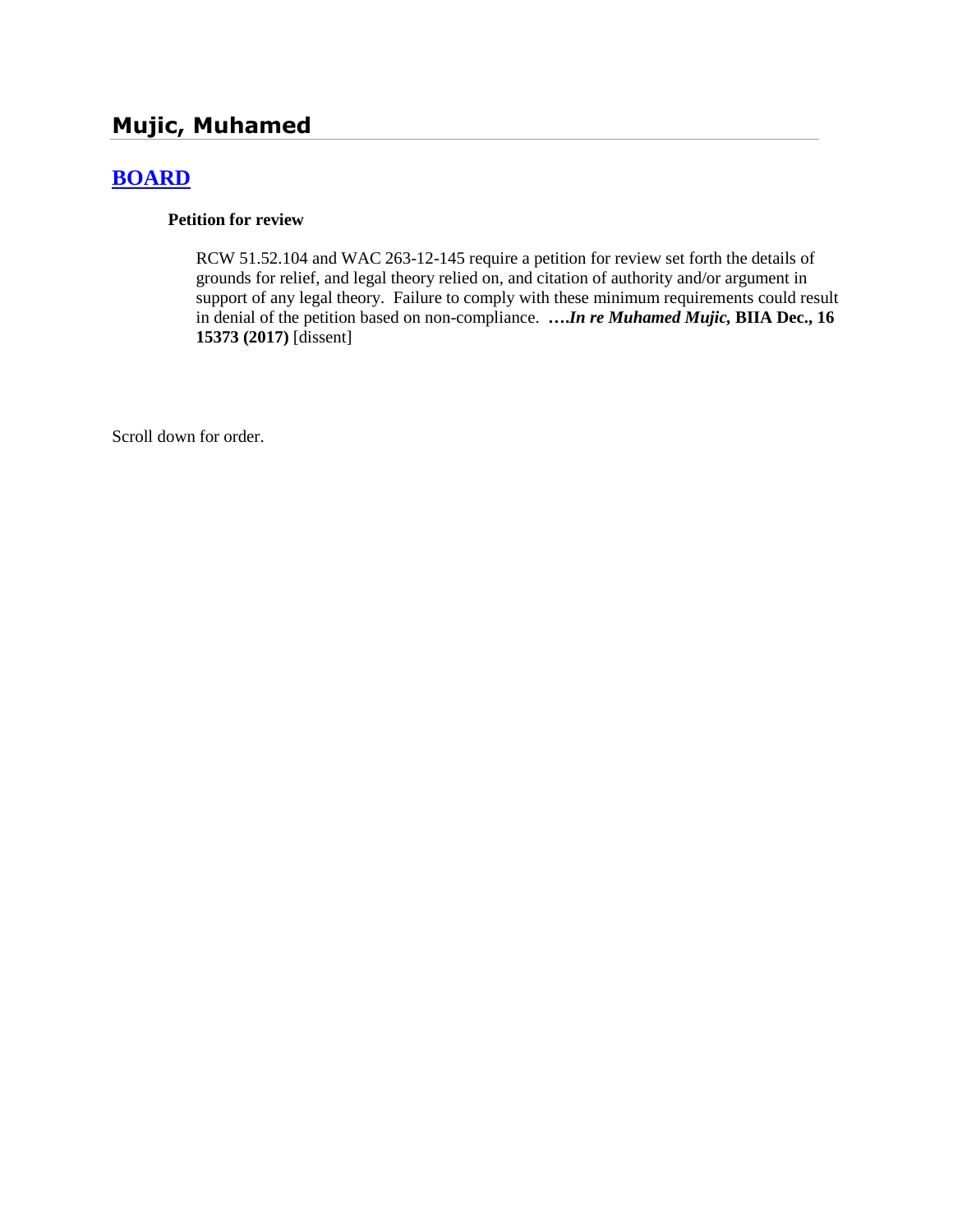#### **BEFORE THE BOARD OF INDUSTRIAL INSURANCE APPEALS STATE OF WASHINGTON**

**)**

**)**

**IN RE: MUHAMED MUJIC )**

**DOCKET NOS. 16 15373, 16 15375, 16 18677 & 16 20177**

## **CLAIM NO. Y-118992 ) DECISION AND ORDER**

Muhamed Mujic injured his low back in 2013, while working as a forklift driver for Henningsen Cold Storage Company. Mr. Mujic was loading a rail car and stacking 40-pound cases, and felt lumbar pain that radiated down his right leg. The Department allowed the claim for a lumbar sprain/strain condition. The Department segregated Mr. Mujic's lumbar disc displacement and degenerative disc disease conditions and denied authorization for payment of lumbar surgery for conditions diagnosed as lumbar region spondylolysis, and right lumbar spondylosis with radiculopathy. The Department also denied continued opioid coverage effective January 13, 2015. The Department paid time-loss compensation benefits from June 30, 2016, through July 13, 2016, and assessed an overpayment due to a social security offset.

Mr. Mujic appealed and our industrial appeals judge affirmed the Department's orders on the basis that the evidence did not establish that Mr. Mujic's industrial injury proximately caused or aggravated any of these conditions. Our judge affirmed the Department order denying continued opioid coverage on the basis that it was palliative only and not medically necessary and dismissed the claimant's appeal of the Department's order assessing an overpayment due to the social security offset for failure to present a prima facie case.

In his two-page Petition for Review, Mr. Mujic's counsel requested that the Department be ordered to allow the above-cited lumbar conditions as proximately caused or aggravated by the industrial injury in this claim and to authorize the surgery requested by the treating orthopedic spine specialist, Dr. Janmeet Sahota, as proper and necessary treatment for the conditions related to this industrial injury. Although we ultimately granted this Petition for Review, we could have denied the petition filed by claimant's counsel for failing to comply with RCW 51.52.104 and WAC 263-12-145. The petition does not detail any grounds for relief, and it sets forth no legal theory relied on and no citation of authority and/or argument in support of any legal theory. Failure to comply with the legal filing requirements for a Petition for Review in the future could result in denial of the petition based on insufficient compliance. In spite of this filing deficiency, we have carefully scrutinized the facts and applicable case law regarding these appeals. We hold that the preponderance of medical evidence supports the acceptance of the conditions diagnosed as lumbar disc displacement, lumbar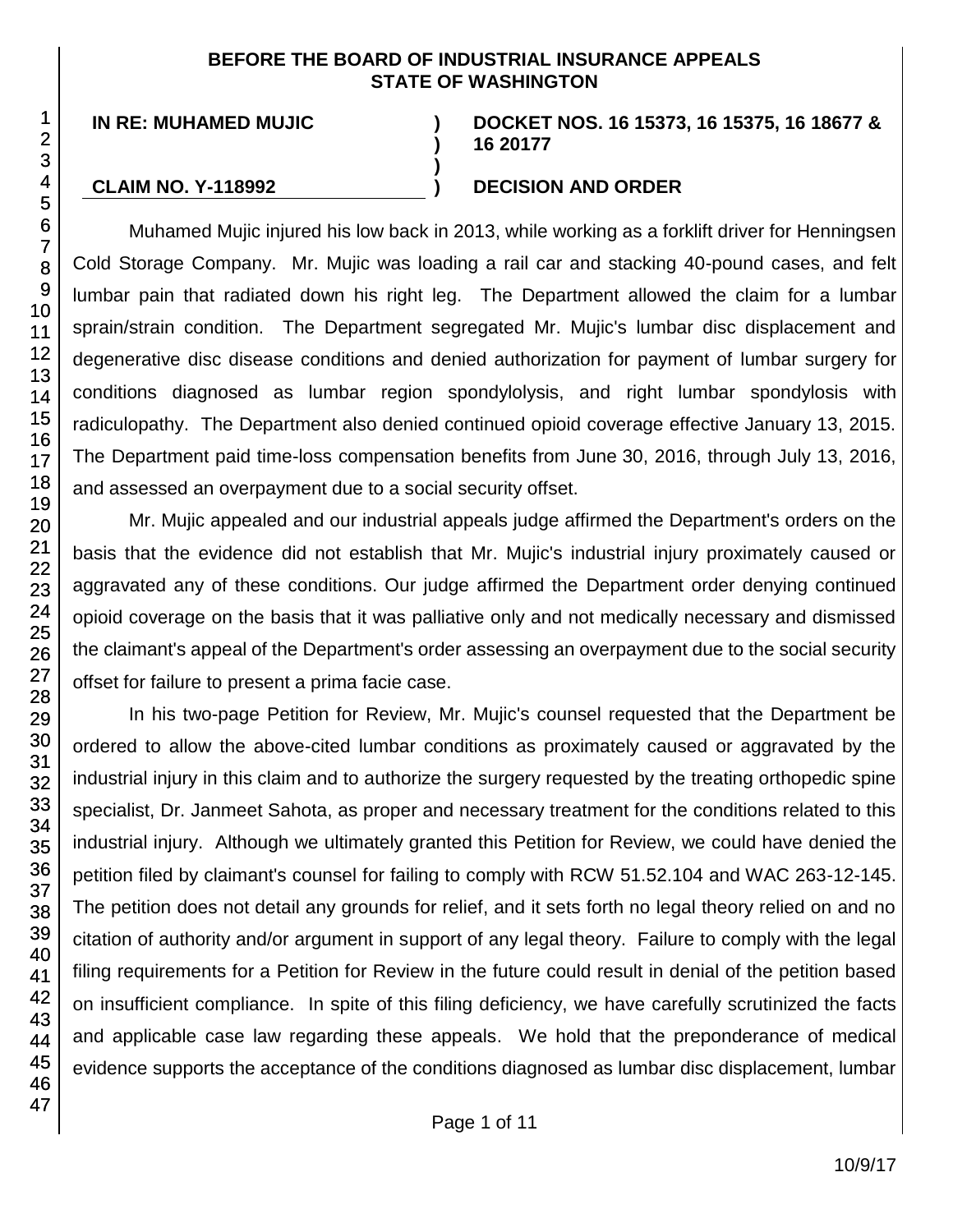degenerative disc disease, lumbar spondylolysis, and right lumbar spondylosis with radiculopathy, as proximately caused or aggravated by the industrial injury. The preponderance of evidence supports the authorization for surgery recommended by Mr. Mujic's attending physician for these accepted lumbar conditions, as proper and necessary treatment under this claim. We agree with our judge that the evidence fails to establish that continued opioid coverage is proper or necessary treatment for Mr. Mujic's accepted conditions. We also agree with our judge that the claimant's appeal of the overpayment assessment due to the social security offset is dismissed for failure to present a prima facie case.

The Department order under Docket No. 16 15373 segregating Mr. Mujic's lumbar disc displacement and degenerative disc disease conditions is **REVERSED AND REMANDED** to the Department to issue an order accepting these conditions as related to the industrial injury in this claim. The Department order under Docket No. 16 15375 denying payment for outpatient laminectomy services for Mr. Mujic's conditions diagnosed as lumbar spondylolysis and right lumbar spondylosis with radiculopathy on the basis that these conditions were not accepted for coverage under this claim, is **REVERSED AND REMANDED** to the Department to issue an order accepting these conditions as related to the industrial injury in this claim, and authorizing the surgery for the lumbar conditions as recommended by Mr. Mujic's attending physician. The Department order under Docket No. 16 18677 denying continued opioid coverage is **AFFIRMED.** Our denial of continuing opioid coverage does not apply to post-surgery opioids. If Mr. Mujic undergoes further surgery as recommended and if post-surgery opioids are proper and necessary, the Department must provide them. The claimant's appeal of the Department order under Docket 16 20177 assessing an overpayment due to social security offset is **DISMISSED** for failure to present a prima facie case.

#### **DISCUSSION**

Muhamed Mujic is 43 years old, and married, with two children. He has worked as a forklift driver for various employers in the Tri-Cities area for the past 12 years. He injured his back while working for Henningsen Cold Storage Co., on December 3, 2013. He was loading a rail car and stacking 40-pound cases of product, and felt lumbar pain radiating down his right leg. The Department allowed the claim for a lumbar sprain/strain. Mr. Mujic received conservative treatment and returned to work some months later.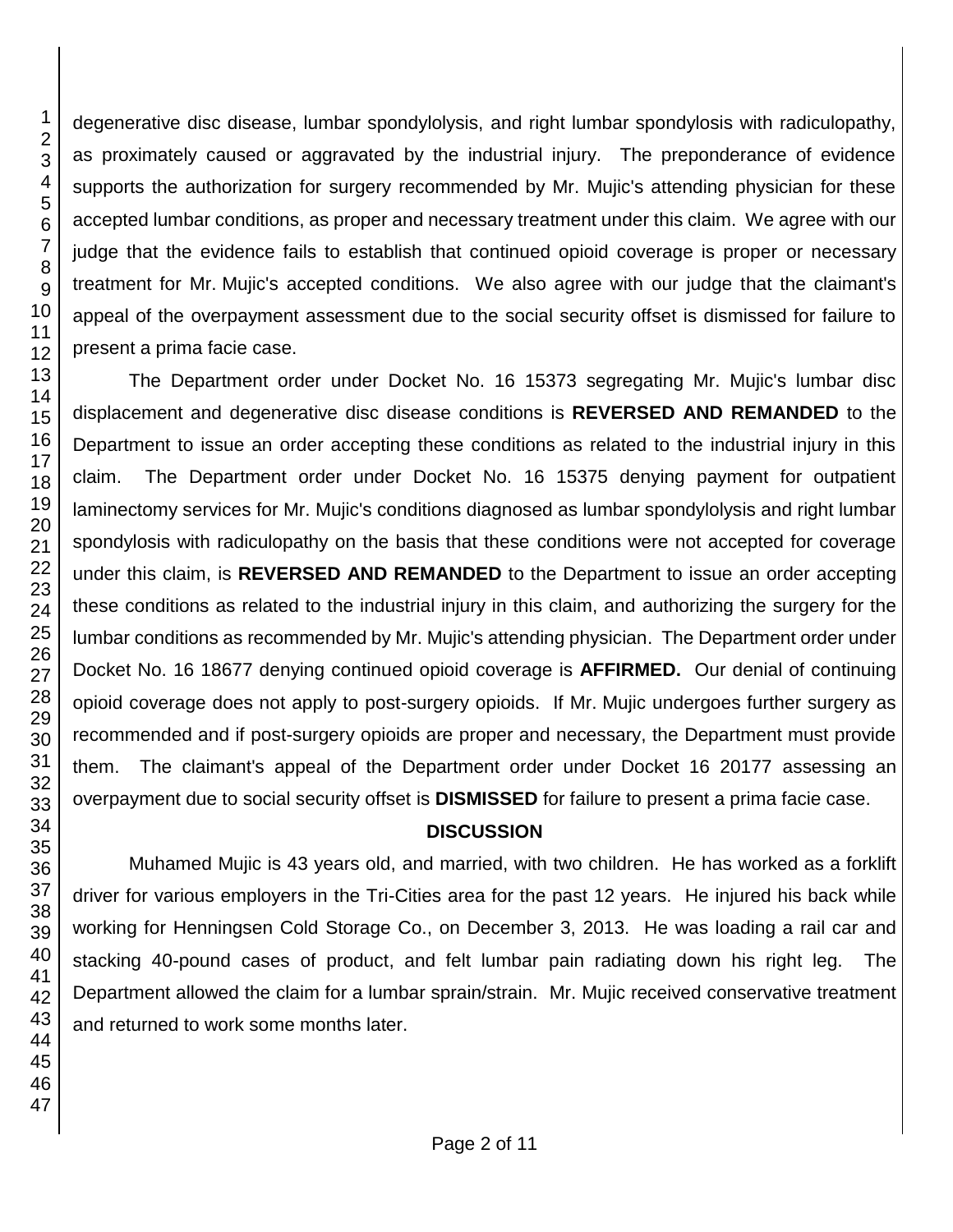Mr. Mujic had an unrelated back injury while at work with a different employer, Lamb-Weston, on April 18, 2014. On that occasion, Mr. Mujic hit his back on a metal platform while lifting to 25 pound boxes. This was a separate workers' compensation claim, which has closed. Mr. Mujic had complaints of back pain in 2003 and 2005. He filed a claim in 2007 for an injury to his back while working for Twin City Foods.

The evidence shows that Mr. Mujic's prior back problems did not bother him at the time of his December 2013 industrial injury, but that he was in considerable pain after that accident and required assistance from his other family members with household chores and other activities.

Janmeet Sahota, D.O., an orthopedic spine surgeon, treated Mr. Mujic starting in September 2015, and continued to see and treat him for his back issues. He testified that based on his records review, objective findings, MRI and EMG evidence, and physical exams, Mr. Mujic's lumbar spine conditions are related, at least in part, to the December 2013 industrial injury. Dr. Sahota noted that conservative treatment over several years from that injury was not resolving Mr. Mujic's symptoms. Mr. Mujic had had injections, which were not successful. Dr. Sahota recommended spine surgery, specifically, a laminectomy, to resolve Mr. Mujic's symptoms. Dr. Sahota stated that such a procedure was likely to be curative for his back problems, including the moderate degenerative disc disease at L5-S1. A laminectomy removes bone spurs that are crowding the space around and putting pressure on the nerve. He noted that one of the indicators for surgery is the failure of less invasive options, including unsuccessful injections.

Dr. Sahota's opinion relating the lumbar conditions and need for surgery to the 2013 industrial injury was based on the extent of wear and tear at the L5-S1 level. He stated that the amount of wear and tear is atypical for a person as young as Mr. Mujic (currently age 43). Dr. Sahota testified that in his clinical practice he typically sees patients 45 to 50 years old on the early end with the bony changes that would cause the kind of stenosis that Mr. Mujic has.

A lumbar MRI taken in January 2016 showed obvious moderate stenosis that would have started around the time of the December 2013 injury. Dr. Sahota was aware of the mechanism of the 2013 injury and correlated the back symptoms with Mr. Mujic's repetitive heavy lifting of boxes on the date of that injury. Dr. Sahota testified that Mr. Mujic's report of back pain and radiating pain into his right leg correlated with the diagnostic findings, even before Mr. Mujic knew what the MRI showed.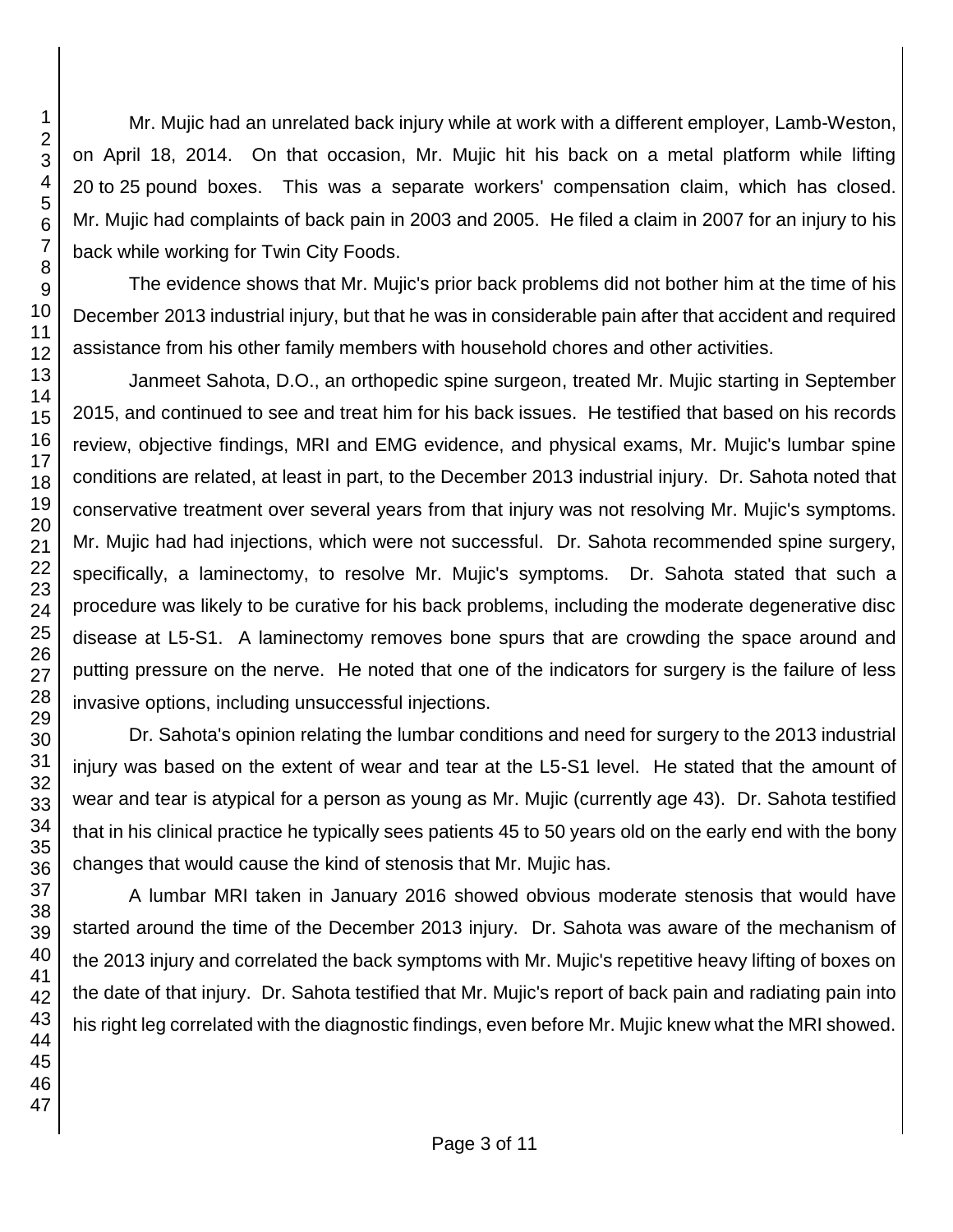Dr. Sahota compared the 2016 lumbar MRI scan with the scan of the lumbar MRI taken in August 2014. Both MRIs were taken in the clinic where Dr. Sahota practices. The scans showed moderate narrowing on the right side compared to mild narrowing on the left side. This was consistent with Mr. Mujic's reports of right-sided symptoms beginning with the 2013 injury. Dr. Sahota disagrees with Dr. Reiss's opinion that those MRIs show no interval change. Dr. Sahota was generally aware of Mr. Mujic's back injuries that occurred prior to the 2013 injury, but he did not recall the details of those prior injuries. He did not review the MRIs taken in 2006 and 2010, but in response to a hypothetical question from claimant's counsel, Dr. Sahota testified that his opinions would remain the same even if both of the earlier MRIs showed mild bilateral neural foraminal encroachment at L5-S1, since the 2013 injury aggravated and worsened the right side. He testified that Mr. Mujic's low back degenerative condition likely progressed prior to the 2013 injury but was aggravated by it. Dr. Sahota admitted that it is difficult to discern the cause of the stenosis or other findings based just on the MRIs.

Dr. Sahota reviewed a January 2016 EMG study that showed objective signs of radiculopathy at L5. Dr. Sahota stated that Mr. Mujic meets the criteria for a laminectomy by having moderate stenosis and radiculopathy as shown by EMG, and that the surgery is necessary and proper treatment for Mr. Mujic's work-related back conditions. Dr. Sahota distinguishes the 2013 symptoms from the 2014 injury based on Mr. Mujic's complaints and symptoms on the right side that started with the 2013 injury.

Paul Reiss, M.D., is an orthopedic surgeon. He examined Mr. Mujic once at an independent medical examination on September 28, 2015. Dr. Reiss retired from active practice in the United States in 2008. He testified that he stopped performing surgery on the spine in the 1980s, but still performs other types of surgery on trips overseas. Dr. Reiss reviewed medical records, including the MRI reports and EMG study discussed above. He also reviewed lumbar MRI reports from 2006 and 2010. Dr. Reiss did not review any MRI scans and conceded he was not able to discern the fine points without viewing the MRIs themselves. He testified that the MRI reports showed mild degenerative changes at L3-4, L4-5, and L5-S1. He concluded that the EMG was normal. Dr. Reiss was unaware of the details of Mr. Mujic's injury in 2014. He testified he did not ask Mr. Mujic about that injury because the 2014 injury was not part of his IME assignment.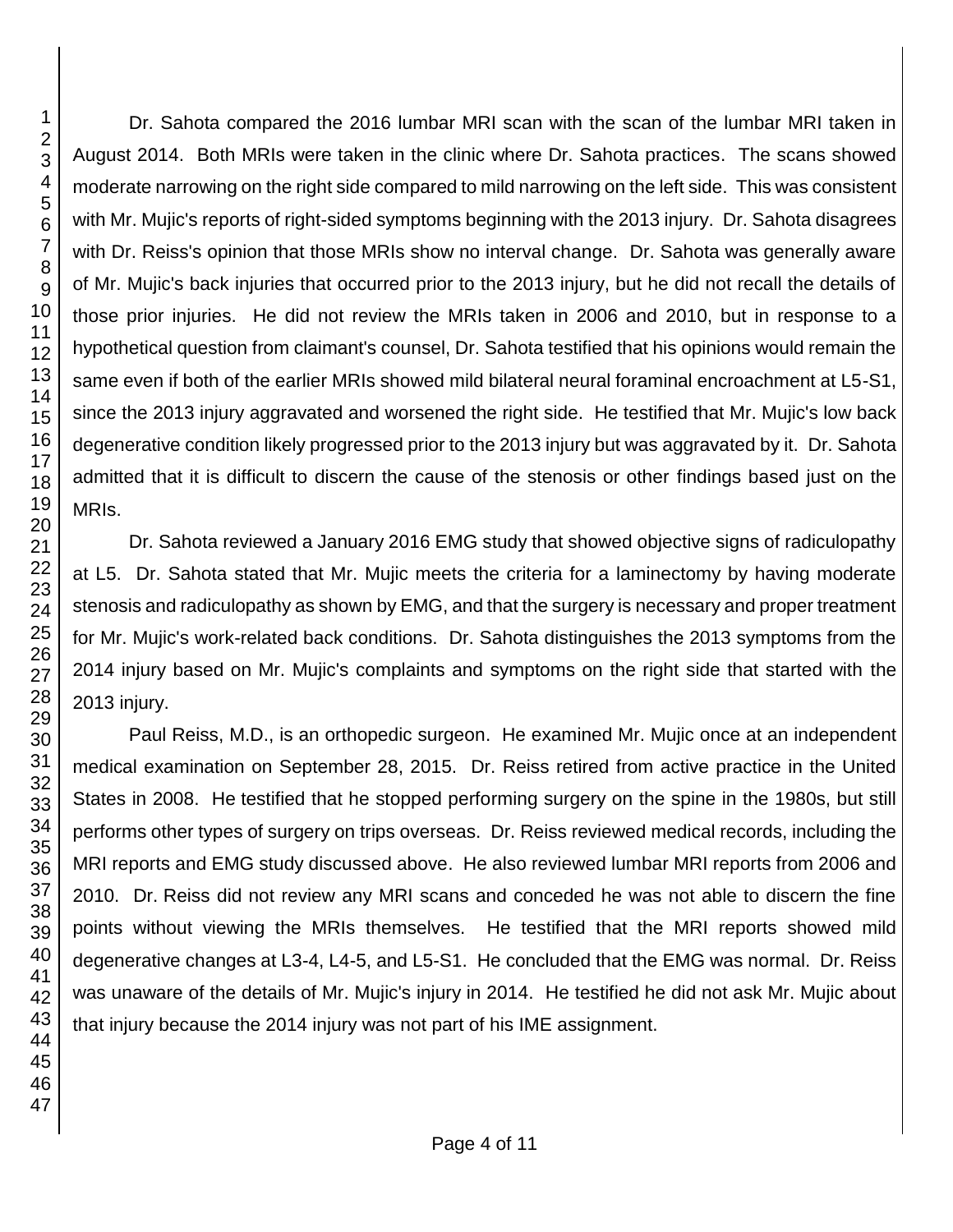Dr. Reiss found a normal physical exam. He diagnosed Mr. Mujic with degenerative disc disease and transitional lumbosacral anatomy, preexisting and unrelated to the 2013 injury. He noted that degenerative disc disease and lumbar disc displacement are not exactly synonymous terms but tend to be used synonymously in clinical practice. Dr. Reiss testified that it was possible that Mr. Mujic's complaints are consistent with the mechanism of injury in 2013, but even so, Mr. Mujic had a long history of back complaints and injuries, and a back sprain condition usually resolves in six to twelve weeks.

Dr. Reiss testified that the literature (not specified in his testimony) does not support that chronic lifting affects the degeneration of the lumbar spine. Rather, it is dependent on age, gender, and genetics. He stated that, based on the MRI reports, Mr. Mujic was slightly younger than average but well within the normal age curve to have these kinds of changes in his spine. Dr. Reiss noted that men are more likely to experience this type of degeneration than women. He did not have any information about Mr. Mujic's genetic history.

Dr. Reiss saw no evidence that Mr. Mujic's injury in 2013 caused or aggravated his preexisting degenerative spine conditions. He concluded that the back sprain had resolved some time ago. He testified that no further treatment was warranted, but conceded that conservative treatment had brought either no relief or only temporary relief. Dr. Reiss testified that he saw no basis to support spine surgery. He testified that Dr. Sahota's recommended surgery might help alleviate some of the leg pain but would have no possibility helping the spine. In his opinion, Mr. Mujic's ongoing symptoms were caused by job dissatisfaction, based on his review of literature (unspecified in his testimony) starting in Sweden in the 1980s.

The Department order denying authorization of payment for outpatient services (that is, spine surgery) specifies that services were denied on the basis that the lumbar spondylolysis and right lumbar spondylosis with radiculopathy conditions had not been accepted for coverage under this claim. Our judge properly cited our *Blanca E. Campos<sup>1</sup>* decision in determining that we have jurisdiction to determine whether these conditions should be accepted as related to the industrial injury in this claim, and to determine whether the spine surgery recommended by Dr. Sahota is necessary and proper for Mr. Mujic's lumbar conditions. Both parties agreed that allowance of those conditions was properly before the Board. The facts in *Campos* are similar to the facts in this appeal. Dr. Sahota provided the basis for his recommendation for spine surgery, including the right lumbar

l 1 *In re Blanca E. Campos,* Dckt. No. 13 12522 (May 16, 2014).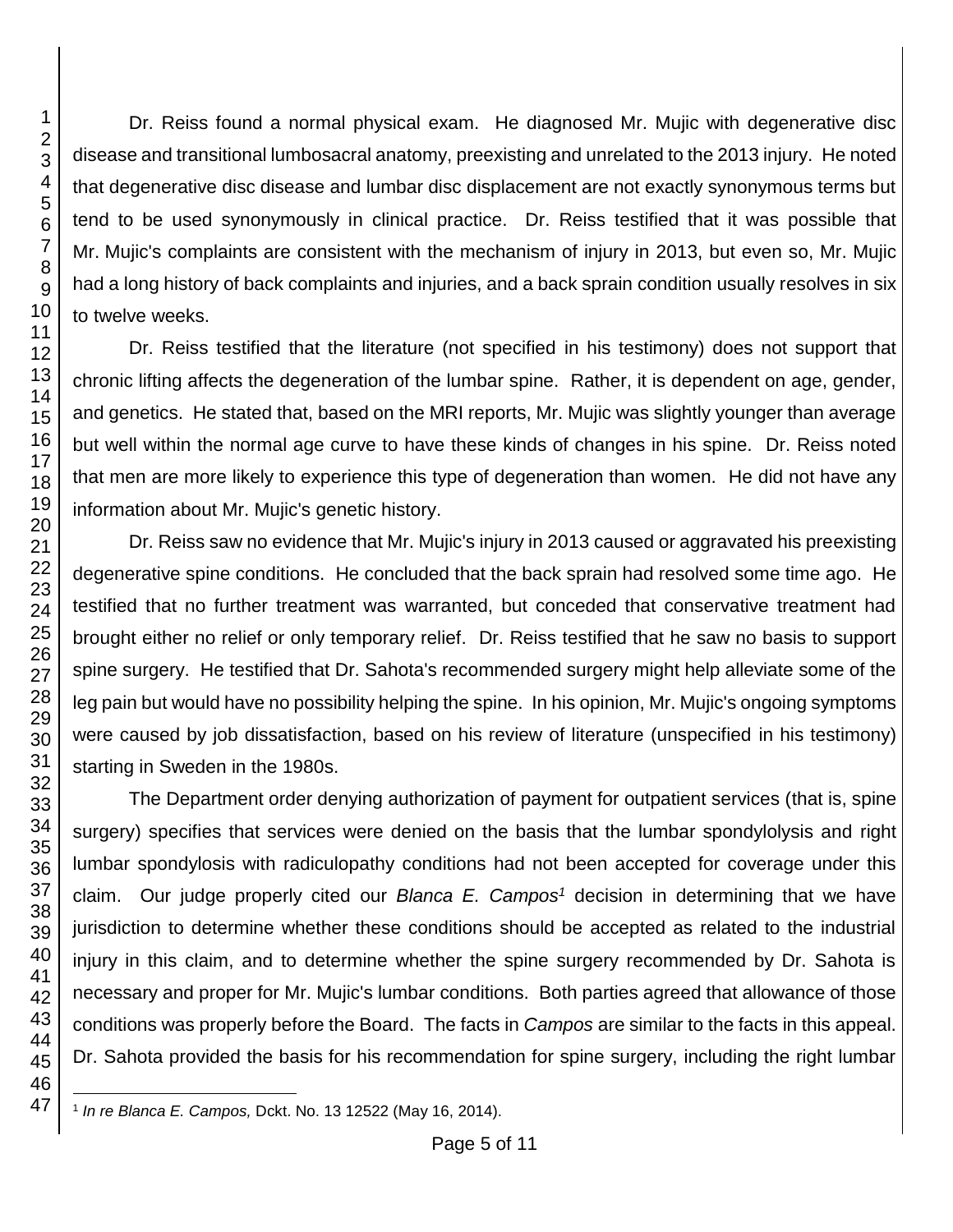spondylosis with radiculopathy diagnosis. Dr. Reiss testified regarding various degenerative spine conditions and noted that both spondylosis and spondylolysis relate to degenerative conditions of the spine, including at L5.

On review of the entire record, we find Dr. Sahota's opinions much more persuasive than those of Dr. Reiss. Dr. Sahota's opinions merit special consideration given the fact that he is a spine specialist in active practice and has seen and treated Mr. Mujic for the last few years for his low back problems. Dr. Sahota has directed Mr. Mujic's medical treatment through conservative options, with little or no success in resolving the spine issues. Dr. Sahota's opinion is that Mr. Mujic has the back conditions alleged in these appeals; that those conditions were proximately caused or aggravated by his 2013 industrial injury; and that further treatment in the form of a laminectomy surgery is medically necessary, meets the Department's criteria, and would benefit Mr. Mujic's back conditions.

In contrast, Dr. Reiss has not performed spine surgery for over 25 years. Dr. Reiss saw Mr. Mujic on only one occasion. He has been retired from active practice for several years. Although he is credentialed and maintains his medical license to serve people in need overseas, he is at a disadvantage when offering medical opinions when compared with Dr. Sahota's credentials and personal experience treating Mr. Mujic's back conditions. The preponderance of evidence supports the acceptance of Mr. Mujic's lumbar conditions at issue in this appeal, as well as spine surgery as proper and necessary treatment for those conditions.

The evidence fails to establish authorization of continued opioid coverage. Such medication might be proper and necessary post-surgery, but there is nothing supporting continued prolonged use as of the date of the Department's order on appeal. Even Dr. Sahota noted that this medication affords only short term relief, and its continued use would depend on the upcoming spine surgery. The Department properly denied continued opioid coverage and determined that the denial would remain in effect until the Department issues a new order reinstating opioid coverage under this claim.

There was no evidence presented on the social security offset issue. Therefore, dismissal of the claimant's appeal to the Department's July 13, 2016 order is appropriate.

## **DECISION**

In Docket No. 16 15373, the claimant, Muhamed Mujic, filed an appeal with the Board of Industrial Insurance Appeals on May 19, 2016, from a Department order dated May 13, 2016. In this order, the Department segregated Mr. Mujic's lumbar disc displacement and degenerative disc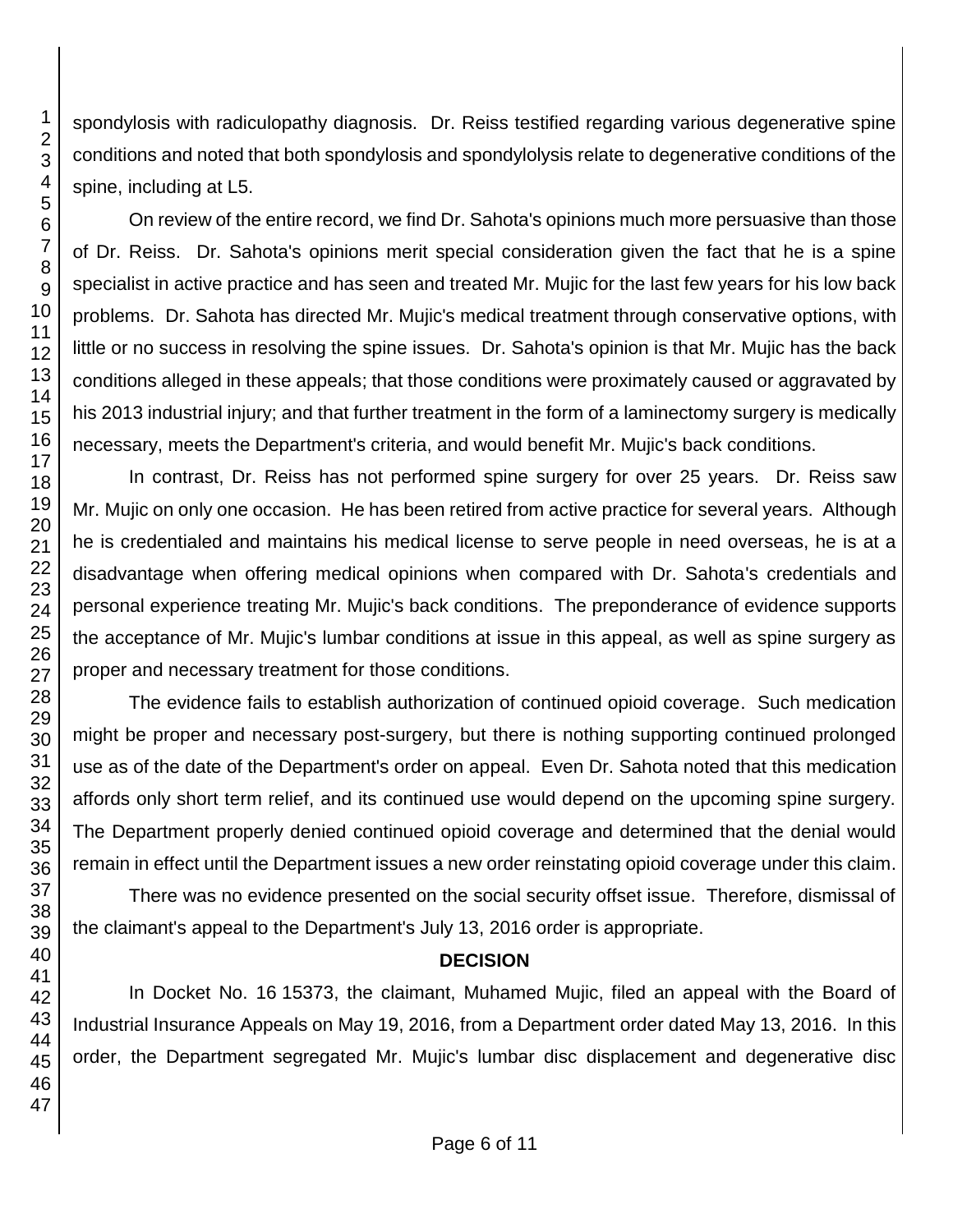disease conditions. This order is incorrect and is reversed and remanded to the Department to issue an order accepting these conditions as related to the industrial injury in this claim.

In Docket No. 16 15375, the claimant, Muhamed Mujic, filed an appeal with the Board of Industrial Insurance Appeals on May 20, 2016, from a Department order dated May 19, 2016. In this order, the Department denied payment for outpatient laminectomy services for Mr. Mujic's conditions diagnosed as lumbar spondylolysis and right lumbar spondylosis with radiculopathy on the basis that these conditions were not accepted for coverage under this claim. This order is incorrect and is reversed and remanded to the Department to issue an order accepting these conditions as related to the industrial injury in this claim and authorizing the surgery recommended by Mr. Mujic's attending physician for these lumbar conditions.

In Docket No. 16 18677, the claimant, Muhamed Mujic, filed an appeal with the Board of Industrial Insurance Appeals on August 9, 2016, from a Department order dated August 8, 2016. In this order, the Department denied continued coverage of opioids effective January 13, 2015. This order is correct, and is affirmed.

In Docket No. 16 20177, the claimant, Muhamed Mujic, filed an appeal with the Board of Industrial Insurance Appeals on September 12, 2016, from a Department order dated July 13, 2016. In this order, the Department paid time loss compensation benefits from June 30, 2016, through July 13, 2016, less a social security offset overpayment. The claimant's appeal of the Department's July 13, 2016 order is **DISMISSED** for failure to present a prima facie case.

## **FINDINGS OF FACT**

- 1. On October 12, 2016, an industrial appeals judge certified that the parties agreed to include the Jurisdictional History in the Board record solely for jurisdictional purposes.
- 2. Muhamed Mujic sustained an industrial injury on December 3, 2013, while working as a forklift driver for Henningsen Cold Storage Company. Mr. Mujic was stacking 40-pound cases on a rail car when he felt lumbar pain radiating down his right leg that proximately caused a lumbar sprain/strain condition.
- 3. As of May 13, 2016, Muhamed Mujic's degenerative disc disease, lumbar disc displacement, lumbar spondylolysis, and right lumbar spondylosis with radiculopathy conditions were proximately caused or aggravated by the industrial injury.
- 4. Surgery as recommended by Janmeet Sahota, D.O., orthopedic spine specialist, is necessary and proper treatment for Mr. Mujic's lumbar conditions proximately caused or aggravated by the industrial injury.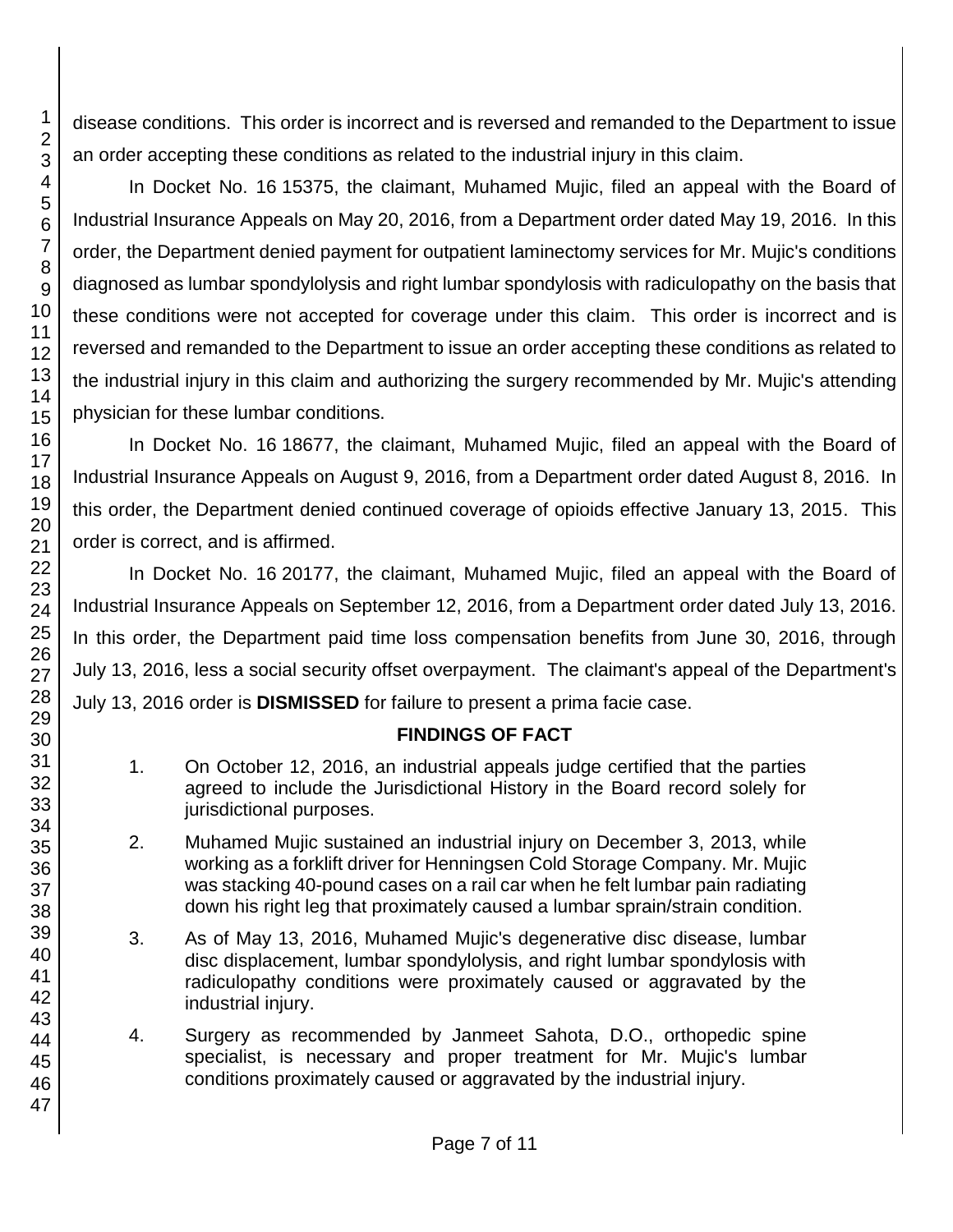- 5. Continued opioid medication is not necessary and proper treatment for Mr. Mujic's conditions proximately caused or aggravated by the industrial injury.
- 6. Based on the entire record, there is insufficient evidence to show that time-loss compensation benefits paid from June 30, 2016, through July 13, 2016, were improperly adjusted due to a social security offset.

### **CONCLUSIONS OF LAW**

- 1. The Board of Industrial Insurance Appeals has jurisdiction over the parties and subject matter in these appeals.
- 2. The Department order dated May 13, 2016 (Docket No. 16 15373) is incorrect and is reversed and remanded to the Department to issue an order accepting the conditions diagnosed as degenerative disc disease and lumbar disc displacement, as related to the industrial injury in this claim.
- 3. The Department order dated May 19, 2016 (Docket No. 16 15375) is incorrect and is reversed and remanded to the Department to issue an order accepting the conditions diagnosed as lumbar spondylolysis and right lumbar spondylosis with radiculopathy, as related to the industrial injury in this claim, and providing necessary and proper treatment to include the surgery recommended by Mr. Mujic's attending physician for his accepted lumbar conditions, under RCW 51.36.010.
- 4. The Department order dated August 8, 2016 (Docket No. 16 18677) denying continued opioid coverage, is correct and is affirmed. The denial of continued coverage of opioids effective January 13, 2015, does not serve to deny opioids to Mr. Mujic should they become necessary and proper after Mr. Mujic's surgery or other procedures.
- 5. Mr. Mujic failed to establish a prima facie case regarding any adjustment to his time-loss compensation rate from June 30, 2016, through July 13, 2016, as required by RCW 51.52.050.
- 6. Mr. Mujic's appeal under Docket No. 16 20177 from the Department order dated July 13, 2016, is dismissed for failure to present a prima facie case for the relief being sought as required by RCW 51.52.050.

Dated: October 9, 2017.

BOARD OF INDUSTRIAL INSURANCE APPEALS<br>
UNDA L. WILLIAMS, Chairperson

FENNERTY, JR., Member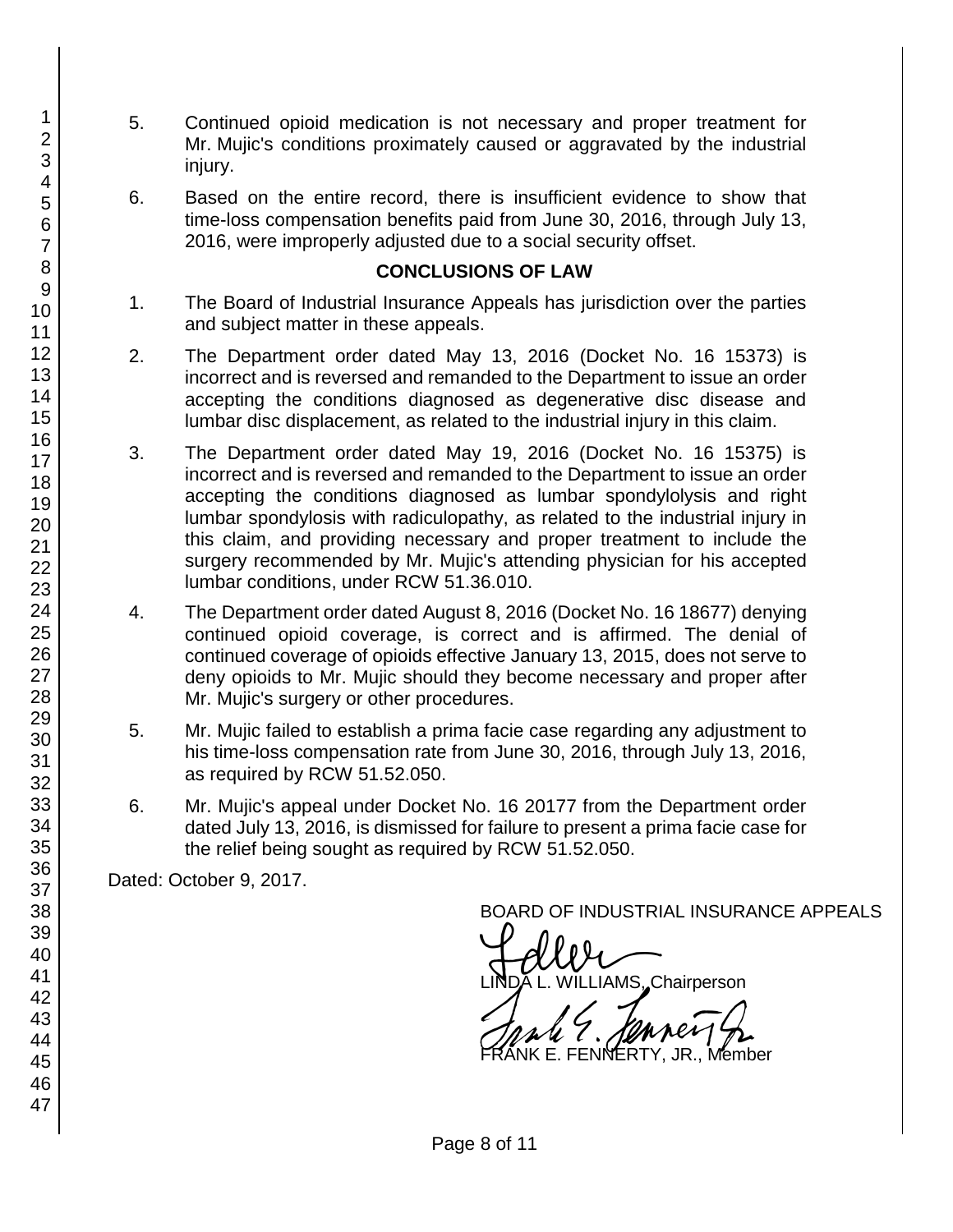#### **DISSENT**

I agree with the majority that the Department order denying continued opioid coverage should be affirmed, and that Mr. Mujic's appeal to the Department's time-loss compensation order should be dismissed for failure to present a prima facie case. I disagree with the majority's determinations holding the Department responsible for the claimant's lumbar disc displacement and degenerative disc disease conditions, and authorizing surgery for lumbar spondylolysis and right lumbar spondylosis with radiculopathy, as related to the injury in this claim. The Department orders segregating these conditions and denying authorization for surgery should be affirmed, based on the strength of Dr. Reiss's opinions. I dissent.

Dr. Reiss found a normal physical examination on September 28, 2015, which was nearly two years after Mr. Mujic's 2013 industrial injury. Dr. Reiss noted that Mr. Mujic had a history of lumbar complaints dating back to 2003, including a similar industrial injury in 2006, and a subsequent unrelated industrial injury to his back in 2014. The accepted condition under this claim was a lumbar sprain. Dr. Reiss noted that back sprains typically resolve in six to twelve weeks and that Mr. Mujic's back sprain related to this claim had resolved some time ago. It was Dr. Reiss's strong opinion that Mr. Mujic's degenerative lumbar conditions preexisted his 2013 industrial injury and were not caused or aggravated by that industrial injury. He found no objective evidence of an acute disc displacement on examination. His review of the MRI reports showed mild degenerative changes of the spine at three levels, unrelated, and a normal EMG.

Dr. Reiss stated that the laminectomy surgery recommended by Dr. Sahota would have no possibility of helping Mr. Mujic's back pain and had the potential to destabilize his spine because that procedure involves removal of not just soft tissue, but also some bone around the nerve. According to Dr. Reiss that surgery was not necessary and proper treatment for any work-related condition in this claim.

By contrast, Dr. Sahota was unable to establish aggravation caused by normal degeneration of Mr. Mujic's preexisting lumbar degenerative condition, or aggravation caused by the unrelated 2014 industrial injury, in the absence of an MRI study between 2013 and 2014. Dr. Sahota was unable to effectively relate Mr. Mujic's need for surgery to any work-related condition. The evidence is insufficient to establish that such a surgery would be curative, diagnostic, or rehabilitative. Dr. Reiss's opinions are more persuasive than those of Dr. Sahota. Our industrial appeals judge correctly determined that Mr. Mujic's lumbar conditions were preexisting and unrelated to his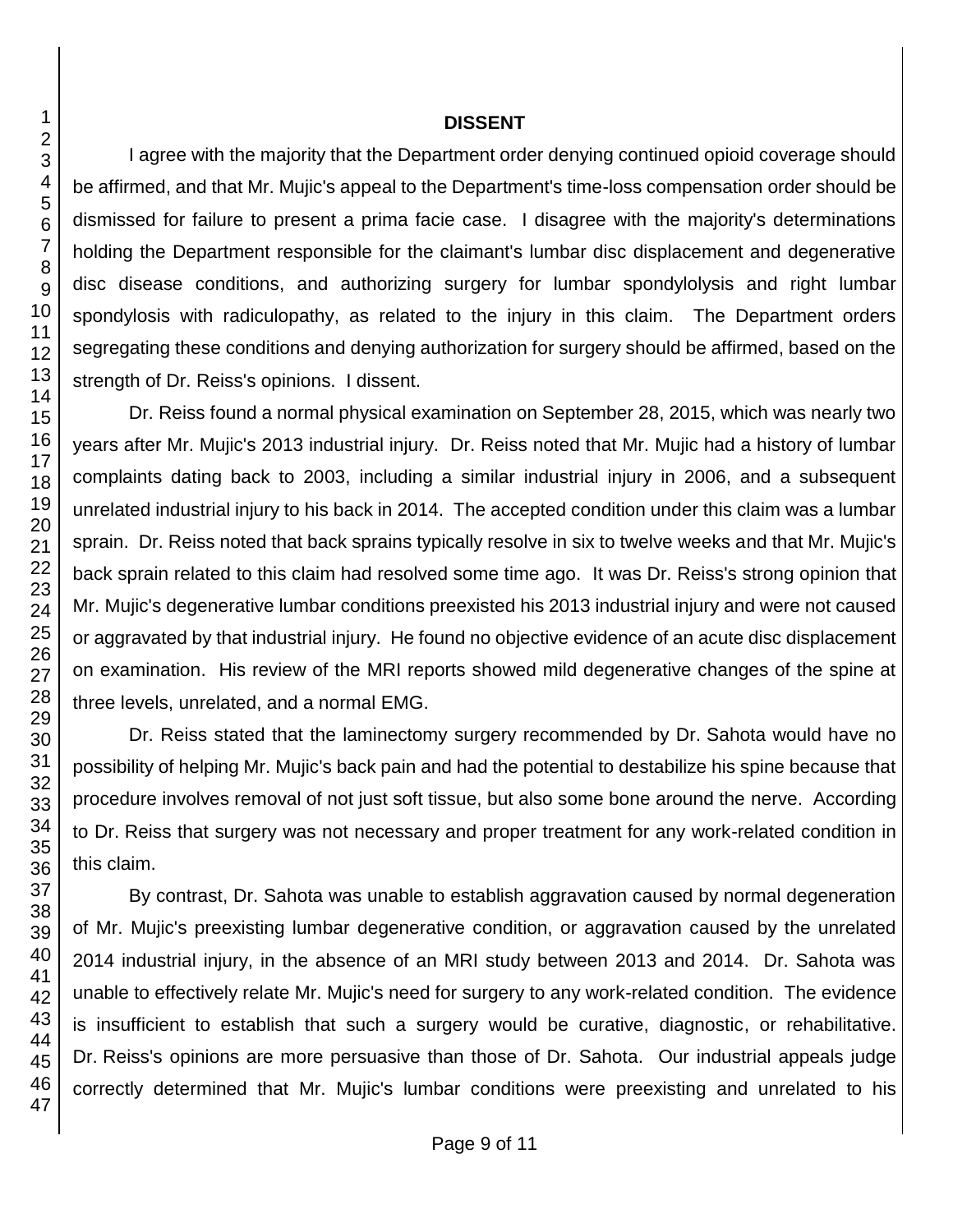industrial injury, and correctly denied authorization for a laminectomy for any work-related condition. The Department orders should be affirmed.

Dated: October 9, 2017.

BOARD OF INDUSTRIAL INSURANCE APPEALS<br>JACK S. ENG, Member